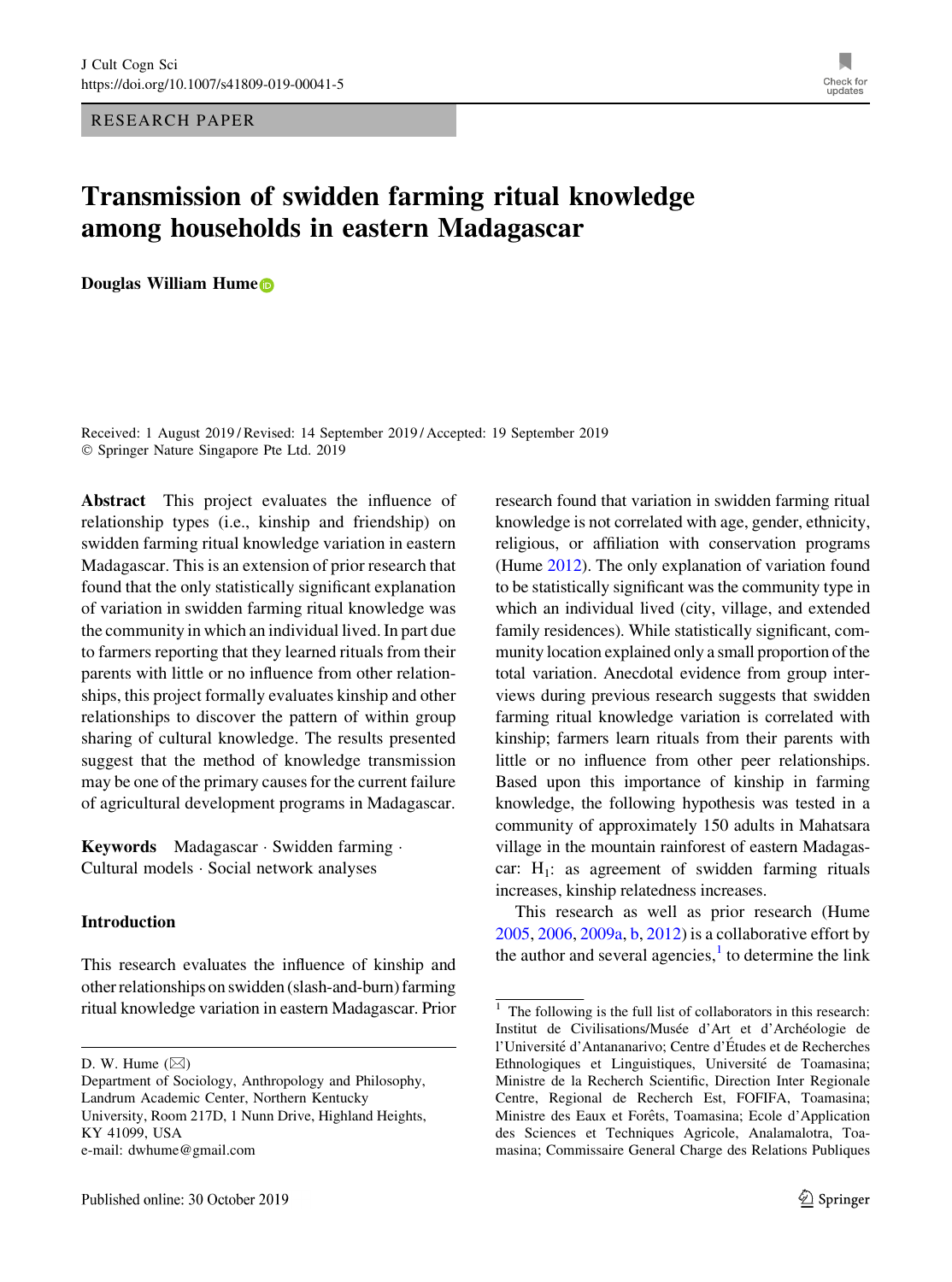between culture and agricultural change in eastern Madagascar. Each of the agencies seek to replace swidden farming with irrigated rice agriculture due to the negative impact of swidden agriculture on local and global biodiversity, lack of sustainability, and low crop yields. The agencies have primarily been concerned with economic and technological development, ignoring local culture. Due to the lack of funding and understanding of how cultural knowledge is transmitted, efforts to end swidden farming in eastern Madagascar have been largely unsuccessful. Small-scale attempts in training community master farmers and providing sporadic agricultural technician aid has not resulted in long-term change. Prior research found that the rural Malagasy farmers do not learn new agricultural techniques from their peers, or master farmers who are trained by various governmental and nongovernmental agencies (Hume [2005](#page-12-0): 93–94). This research shows how agricultural knowledge is transferred primarily through household relationships and not exclusively through kinship relations, and that there is little peer to peer transfer of knowledge outside of households. These results have implication for development programs to design information dissemination campaigns efficiently and effectively in Madagascar and elsewhere.

#### Conservation in Madagascar

Madagascar is a biodiversity hotspot, which makes it an area of international environmental conservation concern due to its high diversity of endemic flora and faunal species (Myers et al. [2000](#page-12-0): 857). Madagascar's current biodiversity is considered under threat as only 10% of primary growth vegetation is remaining (Du Puy et al. [1996;](#page-11-0) Myers et al. [2000:](#page-12-0) 857; Nelson and Horning [1993](#page-12-0)). It is further estimated that approximately 1.5% of primary growth vegetation is converted to subsistence farming and grazing each year (Green and Sussman [1990\)](#page-11-0). The current estimates of endemism of flora and fauna in Madagascar vary from between 75 and 85% (Dransfield and Beentje [1995](#page-11-0);

Glaw and Vences [1994](#page-11-0); Mittermeier et al. [1995](#page-12-0)). It is argued that since Madagascar holds 3.2% of the global floral and 2.8% of the global vertebrate species, any biodiversity loss in Madagascar drastically affects global biodiversity (Myers et al. [2000:](#page-12-0)857). One effort among conservation biologists and the Malagasy government is to determine which areas of Madagascar should be protected to maximize biodiversity conservation (Kremen et al. [1998\)](#page-12-0). Extinction events in Madagascar influence not only the local biodiversity but have global ramifications as well.

Swidden farming in areas with high endemism of endangered or threatened species is of interest to multiple agencies within Madagascar. The Ministre de l'Agriculture et de l'Elevage (Ministry of Agriculture and Livestock) is concerned with the destruction of forests that may take as long as 50 years to regrow to secondary forests (Hume [2006](#page-12-0): 292–293). The Ministre des Eaux et Forêts (Ministry of Water and Forests) is also concerned with the continued reduction of forested areas in Madagascar that result in biodiversity loss (Hume [2006:](#page-12-0) 294–295). The local L'Association Nationale pour la Gestion des Aires Protégées (National Association for the Management of Protected Areas) office that manages Andasibe-Mantadia National Park, considers farming along the park edges as one of the greatest threats to both the parks and the species they contain. Each of these and other agencies see agricultural change as one of the most important way to preserve the biodiversity of Madagascar.

#### Agricultural change in Madagascar

Attempts to replace swidden farming with irrigated rice agriculture in eastern Madagascar have largely failed. The government and non-governmental organizations (NGOs) explain the barrier to success as being due to lack of funding and the unwillingness of indigenous Malagasy farmers to change (Hume [2006](#page-12-0)). The limited success in agricultural development is far more complicated. Because of population increases and limited fertile farmland, fallow periods are decreasing to less than 3 years, the fertility of the soil is decreasing, and topsoil is eroding into the ocean. In response, the Malagasy government has collaborated with international aid and development organizations (e.g., the United States Agency for International

Footnote 1 continued

et du Developpement Socio-Cultural; Ministre de l'Agriculture et de l'Elevage, Direction Inter Regionale du Developpement Rural Toamasina; and L'Association Nationale pour la Gestion des Aires Protégées, Toamasina and Parc National D'Andasibe.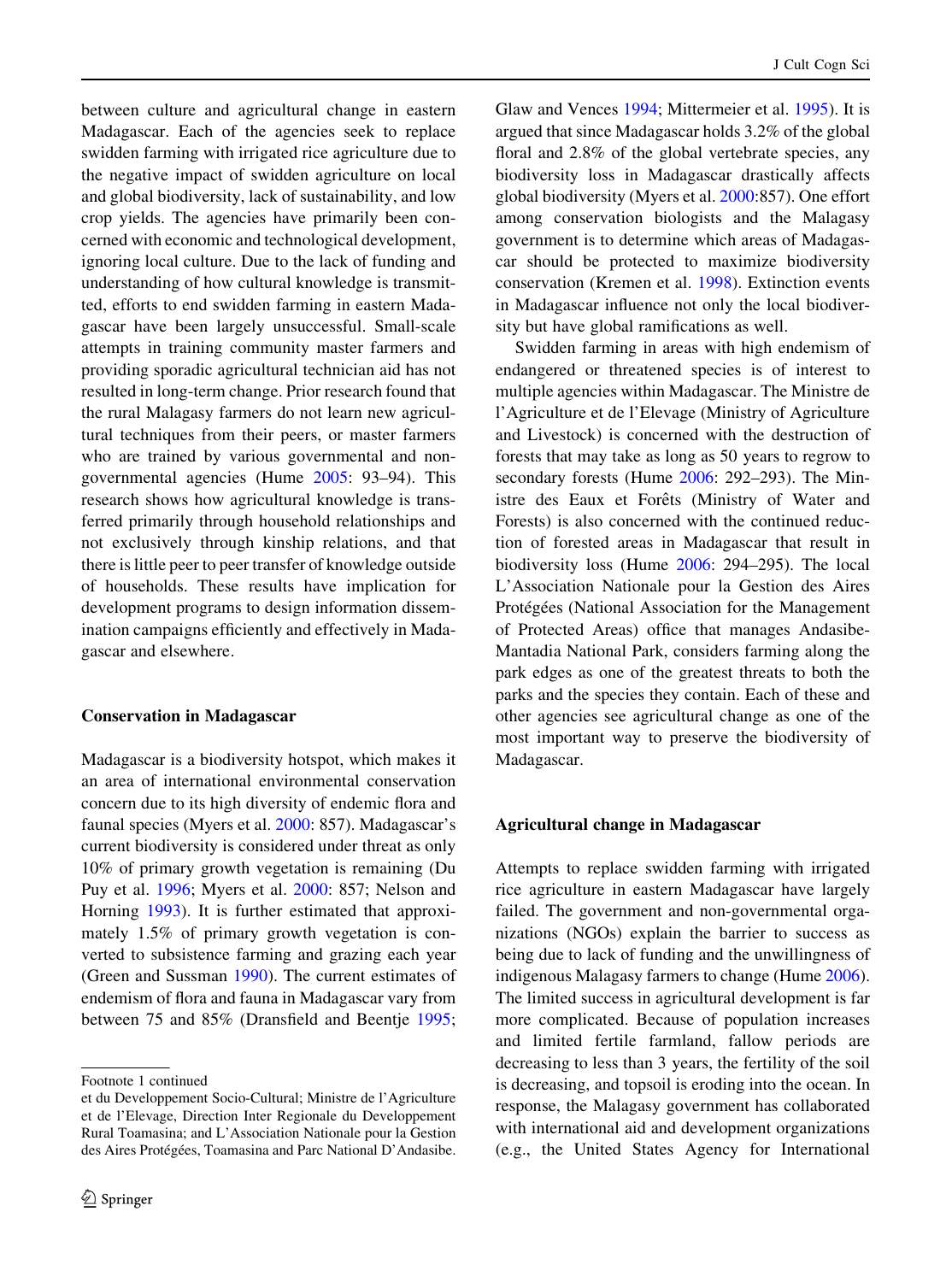Development and International Rice Research Institute) to increase crop yields and reduce the human impact on environmentally protected areas (e.g., Anonymous [2008\)](#page-11-0). The Malagasy government is developing technological solutions without consideration for the belief systems of localized rural farmers. Swidden farming is more than a technique, as it incorporates religious symbolic content (Hume [2005](#page-12-0): 73–77; Razafiarivony [1995\)](#page-12-0) and constitutes part of farmers' sense of identity (Harper [2002:](#page-11-0) 24; Hume [2006:](#page-12-0) 299–301). Any agricultural development project must not only balance economic costs and benefits, but also consider the political, ecological, and cultural consequences of change.

Malagasy swidden rice farming  $(tavy)$  incorporates both prayers and offerings to indigenous spiritual beings at several stages of the farming process regardless of the practitioner's religious affiliation (i.e., Christianity and Islam). These ritual acts occur before vegetation is cut to create a new field, before vegetation is burned, before rice seeds are planted, before rice is harvested and before the rice is brought into the house. Prayers are offered during each of these rituals and may be directed to Andriamanitra (God), razana (the ancestors whose spirits occupy the landscape), or *zanahary* (spirits who live on the land). In addition to prayers, objects may be offered and include vary fotsy (cooked white rice) to create a pact between the farmer and spirit, masomboly (seed reserved to be sown) symbolizing fertility, *tantely* (raw honey) symbolizing health, and either toaka-Gasy (distilled rum made with sugar cane) or betsabetsa (fermented beer from rice and honey) to secure the favor of spiritual beings (see Hume [2012](#page-12-0) for a full explanation of tavy rituals). These rituals are deeply shared within a religious worldview of how humans should interact with the spiritual world and help formulate a Malagasy swidden rice farmers identity.

#### Agreement and knowledge variation

This research is related to work by other anthropologists in two broad areas: variation of cultural models and indigenous conservation. The interest in cultural modeling and quantitative analysis of inter-cultural variation can be traced to early cognitive anthropology (D'Andrade [1995](#page-11-0): 11–13) through more recent work on theories of knowledge (Bennardo and de Munk [2014;](#page-11-0) Bloch [2012](#page-11-0)) but has also been adopted by several sub-disciplines of cultural anthropology concerned with cultural variation. For example, the methods developed in cognitive anthropology on cultural knowledge are now being used in applied development research (e.g., Sillitoe, Dixon, and Barr [2005\)](#page-12-0). In environmental anthropology, the focus of research has moved from interest in beliefs or behavior (e.g., Alvard et al. [1995;](#page-11-0) Alvard and Kunzar [2001](#page-11-0); Ruttan and Borgerhoff Mulder [1999;](#page-12-0) Winterhalder and Lu [1997](#page-12-0)) to understanding inter-cultural variation of cultural knowledge of the environment and what effect that knowledge has on behavior (Nazarea [1999](#page-12-0): 93–4). Although the causal links between knowledge and behavior are still tenuous. While there is much interest in cultural models in environmental anthropology, few have included an analysis of the intercultural variation of the models (e.g., Schareika [2001](#page-12-0)).

In the analysis of inter-cultural variation, there is disagreement in whether it is the similarities, differences, or both similarities and differences between individuals which constitute shared cultural knowledge. In consensus theory, the analysis of intercultural variation allows for the measurement of the degree to which cultural models are shared (Boster [1985,](#page-11-0) [1987](#page-11-0); Brewer et al. [1991;](#page-11-0) Garro [1988](#page-11-0), [2000](#page-11-0); Romney [1989](#page-12-0), [1999;](#page-12-0) Romney et al. [1986](#page-12-0), [1987](#page-12-0); Strauss and Quinn [1998\)](#page-12-0). Most of the works cited above statistically measure consensus using similarity matrices and employing diverse types of factor analyses. For example, principal components analysis (PCA), a type of factor analysis, has been demonstrated as an effective method for examining similarity matrices of cultural variation not only within, but also between cultural groups (Handwerker [2002](#page-11-0)). To measure both the differences and similarity matrices of cultural variation, the quadratic assignment problem (QAP) and social network analysis (SNA) have been employed (Boster [1986](#page-11-0); Krackhardt [1987](#page-12-0)).

In Madagascar, the majority of the environmental anthropology research has been concerned with political ecology (e.g., Gezon [1997,](#page-11-0) [1999a](#page-11-0), [b\)](#page-11-0), land use (e.g., Durbin and Ralambo [1994](#page-11-0)) and ethnobotany (e.g., Byg and Balslev [2001;](#page-11-0) Novy [1997](#page-12-0)). So far, only the author's own work (Hume [2005,](#page-12-0) [2006](#page-12-0), [2012\)](#page-12-0) explicitly measures how indigenous knowledge variation is connected with environmental problems in Madagascar. Only through a variety of viewpoints within anthropology (e.g., political ecology and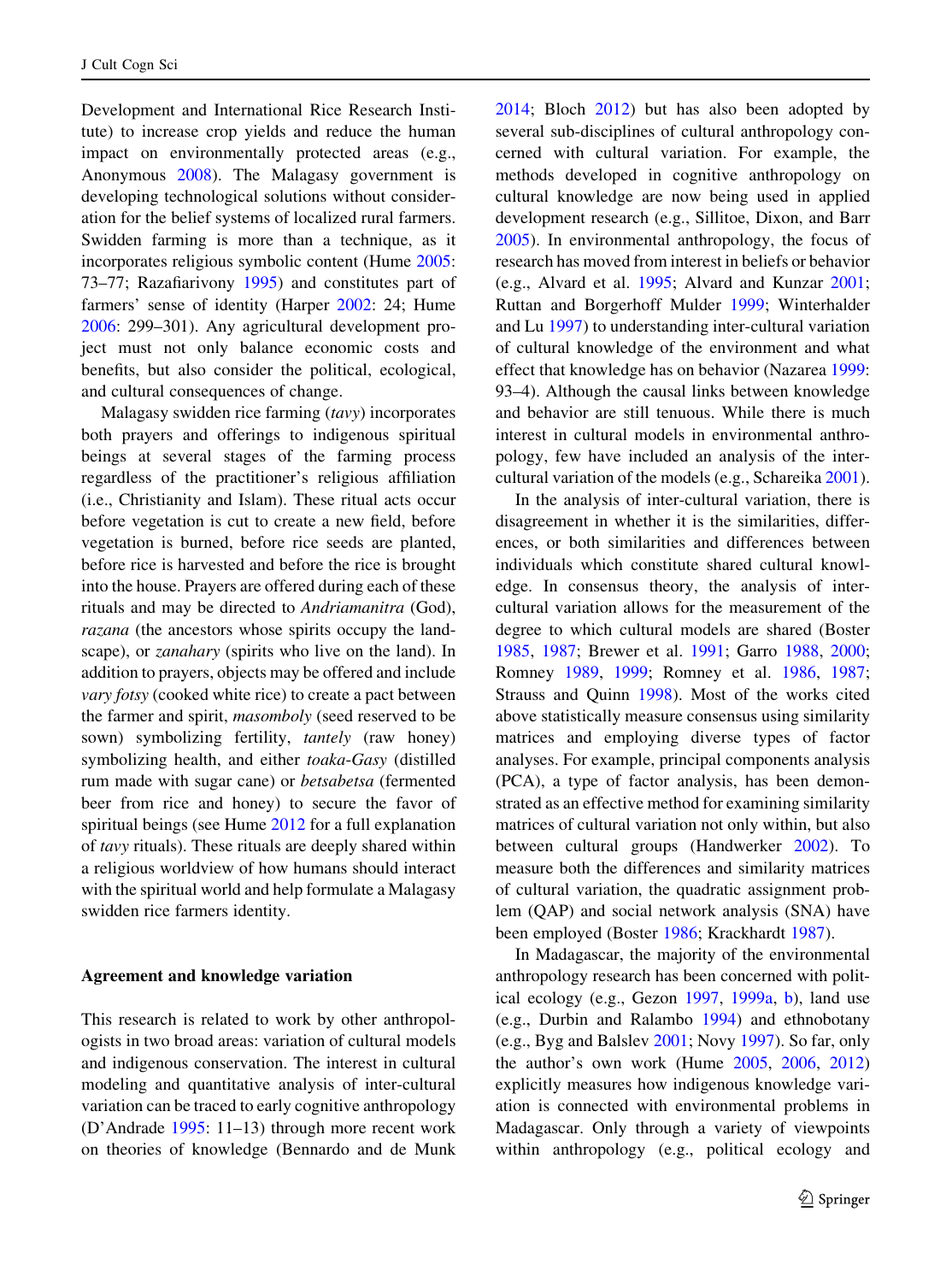cognitive anthropology) and between disciplines (e.g., economic botany and cultural anthropology) can there be hope in finding a solution to Madagascar's environmental crisis (Kaufmann [2006\)](#page-12-0). The results of the research presented will add both to the current understandings of cultural models of conservation in non-western contexts and to the understanding of current natural resource use in Madagascar.

# Prior research on cultural models of swidden farming in Madagascar

Qualitative analyses of ethnographic interviews during fieldwork conducted in 2003 (Hume [2005\)](#page-12-0) suggested that swidden farming rituals inversely vary in proportion to the number of agricultural development programs within the community. Those farmers with more connections with development programs reported participation in fewer farming rituals. Due to this, the following hypotheses was designed to be tested: as knowledge of non-indigenous conservation practices increases, knowledge of swidden farming rituals decreases (Hume [2005](#page-12-0)). Thirty interviews were conducted with farmers in Toamasina and Andasibe where the shared ritual behavior data during swidden farming of rice were collected. The qualitative data were then used to construct a cultural model of swidden farming rituals.

In the summer of 2004, a questionnaire built of five ritual schemas of a proposed cultural model of swidden rice farming rituals was used to collect data from 185 farmers in the Andasibe region, of eastern Madagascar (Hume [2012\)](#page-12-0). The communities studied are in the mid-level highlands of the rainforest. Interviews were conducted within three communities that had differing levels of agricultural development program involvement: (1) Andasibe—an ethnically diverse town with an estimated population of 5000

with seven programs, (2) Mahatsara—a village with an estimated population of 150 with three programs, and (3) Ampangalatsary—approximately 4 km south of Andasibe with many small-interspersed communities and an estimated population of 1000 with one program (Hume [2012](#page-12-0)).

The cultural model of swidden farming consists of the following three components: five ritual schemas (cutting, burning, planting, harvesting, and bring rice into the house); distinct ritual events each with five possible offerings (vary fotsy, masomboly, tantely, toaka-Gasy, and betsabetsa); and entities (Andriamanitra, razana, and zanahary) to which the farmer may pray. Principal component analysis (PCA) was used to analyze informant agreement and general linear models (GLM) for the analysis of variation between the model and demographic variables (in part after Romney et al. [1986\)](#page-12-0). Although Romney et al. [\(1986](#page-12-0)) used minimal residual factor analysis, PCA was used because it has equivalent results and tends not to overestimate agreement. The results of the analysis on the entire sample, ethnic Betsimisaraka (the local ethnic majority), and each sample area are shown in Table 1. The factor plots (first against second factor scores of informants) revealed patterns of variation among informants on two variables: (1) community and (2) percentage of total rituals (see Fig. [1\)](#page-4-0). There are tighter groupings (less intra-cultural variation) within the Mahatsara and Ampangalatsary samples than within the Andasibe sample. Both a t-test and GLM analysis show that community is related to the second factor  $(t - 13.210, f 48.282, p < 0.001)$ (Hume [2012](#page-12-0)). In addition to community, the percentage of total rituals by each informant corresponds to the second factor  $(t - 23.187, f \, 35.393, p < 0.001)$ (Hume [2012\)](#page-12-0). The community and number of rituals reported done both are important variables in explaining the variation within and between communities.

Table 1 Intercultural variation-principal components analysis I (Hume [2012](#page-12-0))

| Sample Group                    | N   | Variance explained by 1st factor $(\%)$ | Ratio between the 1st and 2nd eigenvalues |
|---------------------------------|-----|-----------------------------------------|-------------------------------------------|
| All                             | 185 | 40.18                                   | 3.3:1                                     |
| Betsimisaraka                   | 149 | 40.05                                   | 3.4:1                                     |
| Betsimisaraka in Andasibe       | 50  | 49.44                                   | 3.4:1                                     |
| Betsimisaraka in Mahatsara      | 49  | 42.41                                   | 3.8:1                                     |
| Betsimisaraka in Ampangalatsary | 50  | 47.08                                   | 4.3:1                                     |
|                                 |     |                                         |                                           |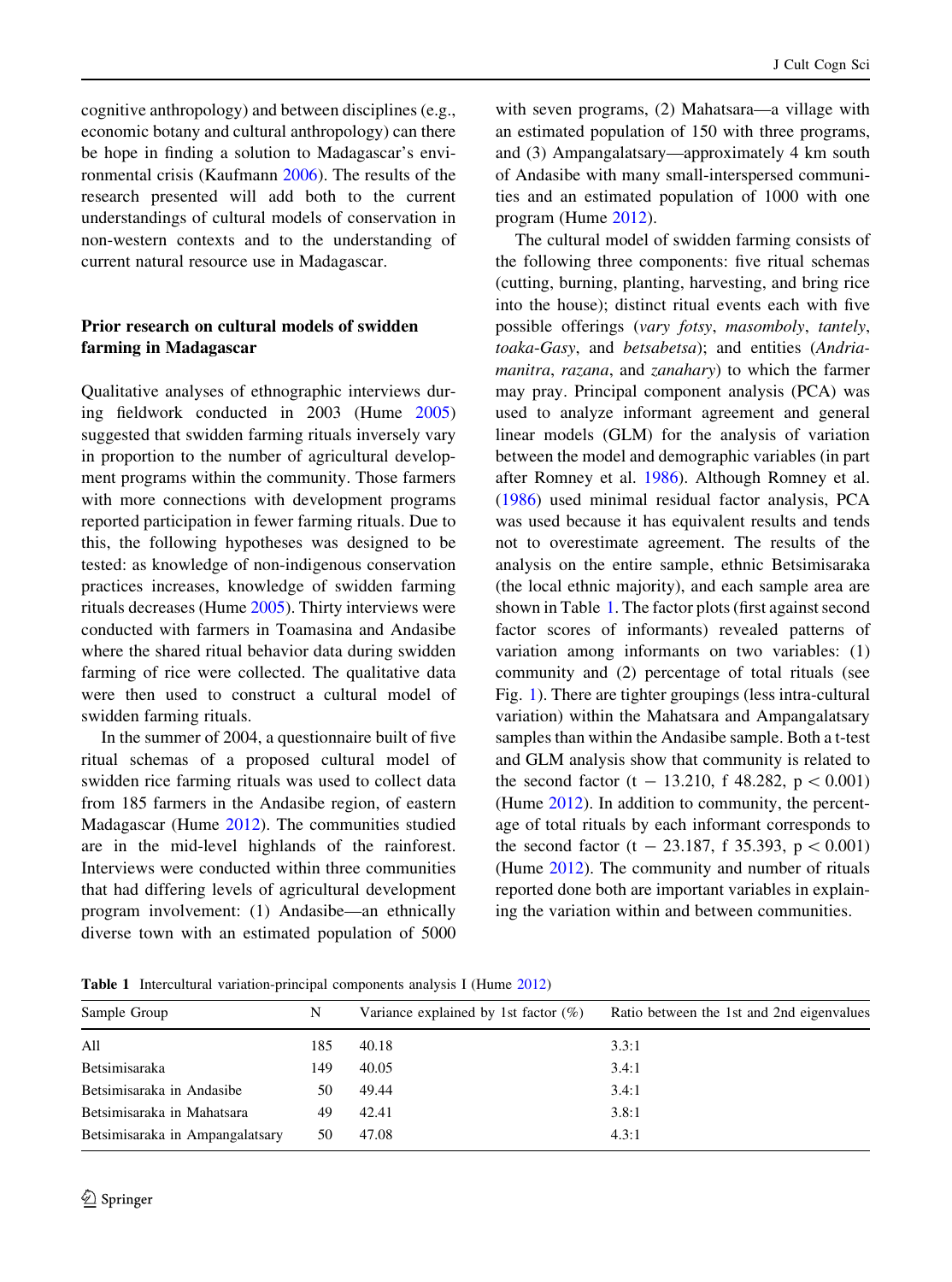<span id="page-4-0"></span>

Fig. 1 Scatter plots of the first factor (overall agreement) and second factor (differentiation) resulting from the principal components analysis of each sample (Andasibe left, Mahatsara center and Ampangalatsary right). The size of each informant

Further analysis using a Pearson's correlation or the percentage of swidden farming rituals known and the number of conservation organizations in the area (Andasibe 7, Mahatsara 3 and Ampangalatsary 1) shows a negative correlation  $(r - 0.585, p < 0.001)$ (Hume [2012\)](#page-12-0). The numbers used (Andasibe 7, Mahatsara 3 and Ampangalatsary 1) may represent other phenomena than swidden farming ritual knowledge (e.g., the degree of urbanity, social control, and/ or population density). In addition, an ANOVA between the amount of ritual performed and the location of the informant found a significant difference between the three communities (F 22.41,  $P > 0.001$ , see Fig. 2) (Hume [2012\)](#page-12-0). Data were not collected in collaboration with the conservation organizations, so the hypothesis that conservation organizations



Fig. 2 Least squares means plot from ANOVA between total rituals performed and sample populations (Andasibe 1, Mahatsara 2 and Ampangalatsary 3). (Hume [2012](#page-12-0))

point represents the percentage of total rituals performed (30–80%, larger points represent larger percentages). (Hume [2012\)](#page-12-0)

influence ritual agricultural knowledge, though supported by quantification, was not accepted. A valid measure of the effects of conservation organizations would require collection and correlation of each program's involvement with each community.

#### Methods in new research

For the research project reported in this work, I collected data directly from informants in Mahatsara, Madagascar. Mahatsara was chosen for this research due to its relatively small size (approximately 150 adults within a 12 acre village), homogeneity (most inhabitants are from the local Betsimisaraka ethnicity), and importance to conservation groups given it proximity to the Andasibe-Mantadia National Park. Data were collected with the aid of a research assistant from Andasibe (the largest local town) and another from Mahatsara over a period of 1 month at Mahatsara village. Each interview consisted of four topical parts: (1) kinship relationships, (2) peer relationships, (3) demographic information, and (4) swidden farming ritual practices (using the same instrument as prior research, see Hume [2012](#page-12-0)). First, each informant was asked to name and describe the relationship to any kin living in Mahatsara as well as those who lived in the same household. Second, each informant was asked to name and describe the relationship to any peer relationship (e.g., friendship, workplace, farming, and religion) to anyone living in Mahatsara. Third, general demographic information (e.g., age, ethnicity,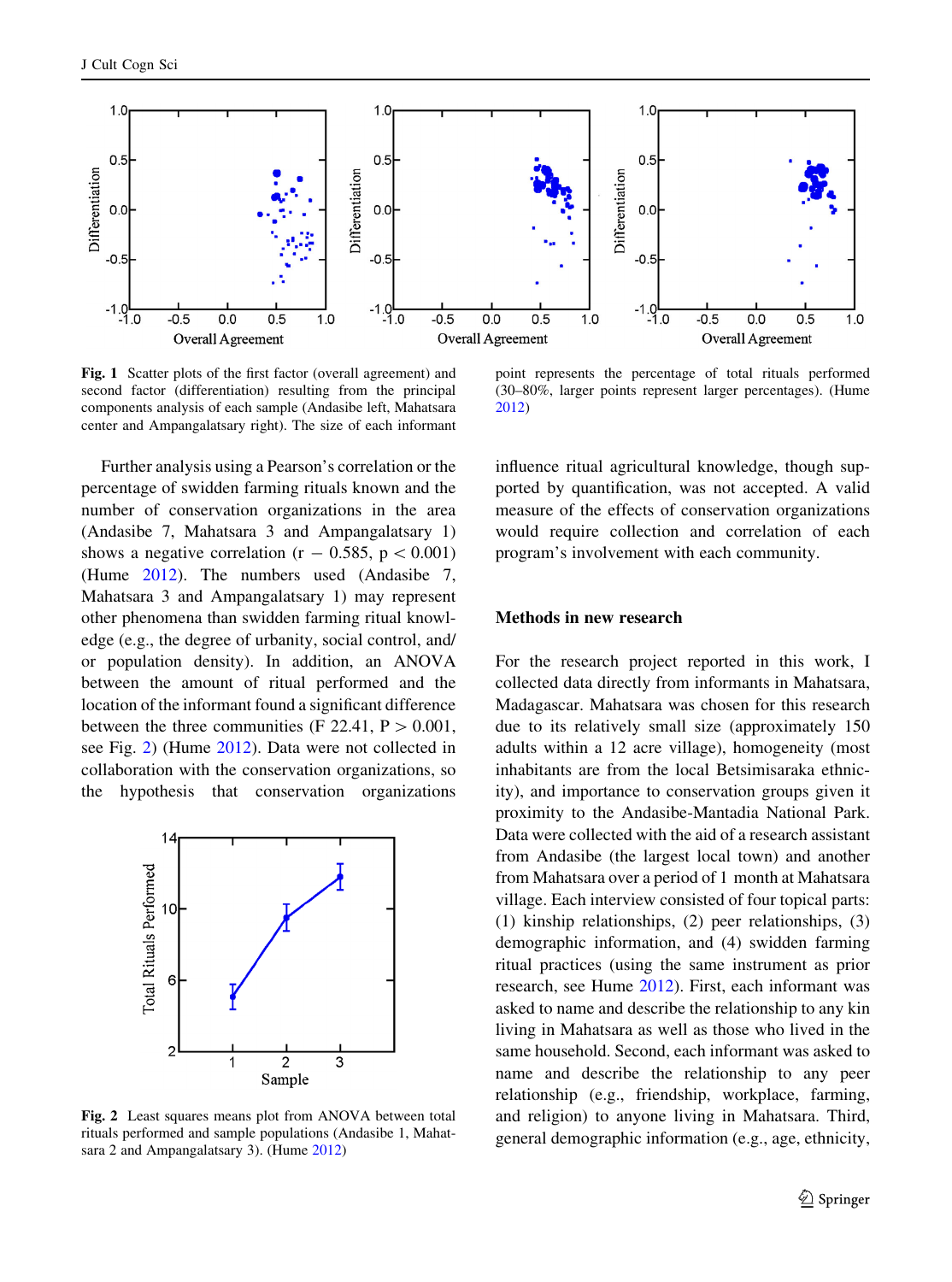<span id="page-5-0"></span>religion, years lived in the area, years farming, items grown, other supplementary occupations, and irrigated agriculture experience) was collected. Finally, the survey instrument created during previous research was used to collect data on swidden farming ritual practices.

The relationships between kinship, peer relationships, and demographics to swidden farming ritual practices were analyzed in two ways: relationships based upon similarities (consensus analysis), and relationships based upon both similarities and differences (social network analysis). The results from each type (consensus and social network analyses) were used to test the hypothesis: as agreement of swidden farming rituals increases, kinship relatedness increases. The swidden farming ritual practices data were first analyzed using factor analysis of the interinformant agreement matrix and the results were used to explore the pattern of intra-cultural variation in the cultural model of swidden farming ritual practices (Boster [1981,](#page-11-0) [1984](#page-11-0); Romney [1999](#page-12-0); Romney et al. [1986\)](#page-12-0).

Factor analysis provides a way to test whether the variation is around a single cultural model (Handwerker [2002:](#page-11-0) 111–112). In addition, this method allows one to determine the culturally 'correct' answer without the researcher's prior knowledge (Romney et al. [1987](#page-12-0)). One can infer that informants have converged on a single cultural model if the first eigenvalue is several times larger than the second and if the first factor scores are all positive (Romney et al. [1986:](#page-12-0) 323). In addition, Pearson's R statistics of the eigenvalues against demographic information (age, sex, etc.) was used to explore if differences between swidden farming ritual practices of different community members were significantly different due to demographics. Social network analysis (SNA) was then used to examine the relationships between kinship relationships, peer relationships, demographic information, and swidden farming ritual practices. Data was analyzed using UCINET (Borgatti [2008](#page-11-0)), a computer program that statistically determines the relationship between members of a social network and visualized using NetDraw (Borgatti [2002](#page-11-0)).

## Findings

The questionnaire of ritual offerings and entities prayed to for the five ritual schemas was completed by 48 informants within Mahatsara during the summer of 2011. Local records indicated that there were approximately 70 adult residents of Mahatsara at the time research was conducted, but several members were absent because they were at secondary residences or traveling to other areas of the county. Of the 48 informants, 68.75% were male and 31.35% were female. Ages ranged from 19 to 80 years of age with a 39.51 average. Informants in this sample represent 20 of the approximately 30 households (defined by locals as residences where people eat and sleep together) within Mahatsara.

Principal components analysis (PCA) and Chronbach's  $\alpha$  were used to analysis intercultural variation with the questionnaire data. Both PCA and Chronbach's  $\alpha$  are statistical tests for whether variables (in this case ritual elements) are correlated with each other forming sets of correlated variables. PCA is a more rigorous test, but cannot be used on small samples, while Chronbach's  $\alpha$  may be used with small sample sizes. The PCA of the entire questionnaire of ritual elements yielded 47% of the variance explained by the first factor and a 3.4:1 ratio between the first and second factors and a Chronbach's  $\alpha$  of 0.916 (see Table 2). The entire ritual set does not meet the minimum standards for a consensus model of at least

Table 2 Intercultural variation - principal components analysis II

| <b>Ritual Components</b>                      | N  | Variance explained by 1st factor | Ratio between the 1st and 2nd factors |
|-----------------------------------------------|----|----------------------------------|---------------------------------------|
| Entire Ritual Set (Cronbach's $\alpha$ 0.916) | 48 | 47%                              | 3.4:1                                 |
| Basic Set (Cronbach's $\alpha$ 0.881)         | 24 | 58%                              | 3.8:1                                 |
| Planting Set (Cronbach's $\alpha$ 0.900)      | Q  |                                  |                                       |
| Preparation Set (Cronbach's $\alpha$ 0.872)   | 8  |                                  |                                       |
| Praying Set (Cronbach's $\alpha$ 0.953)       |    | -                                |                                       |
| All (Cronbach's $\alpha$ 1.000)               |    |                                  |                                       |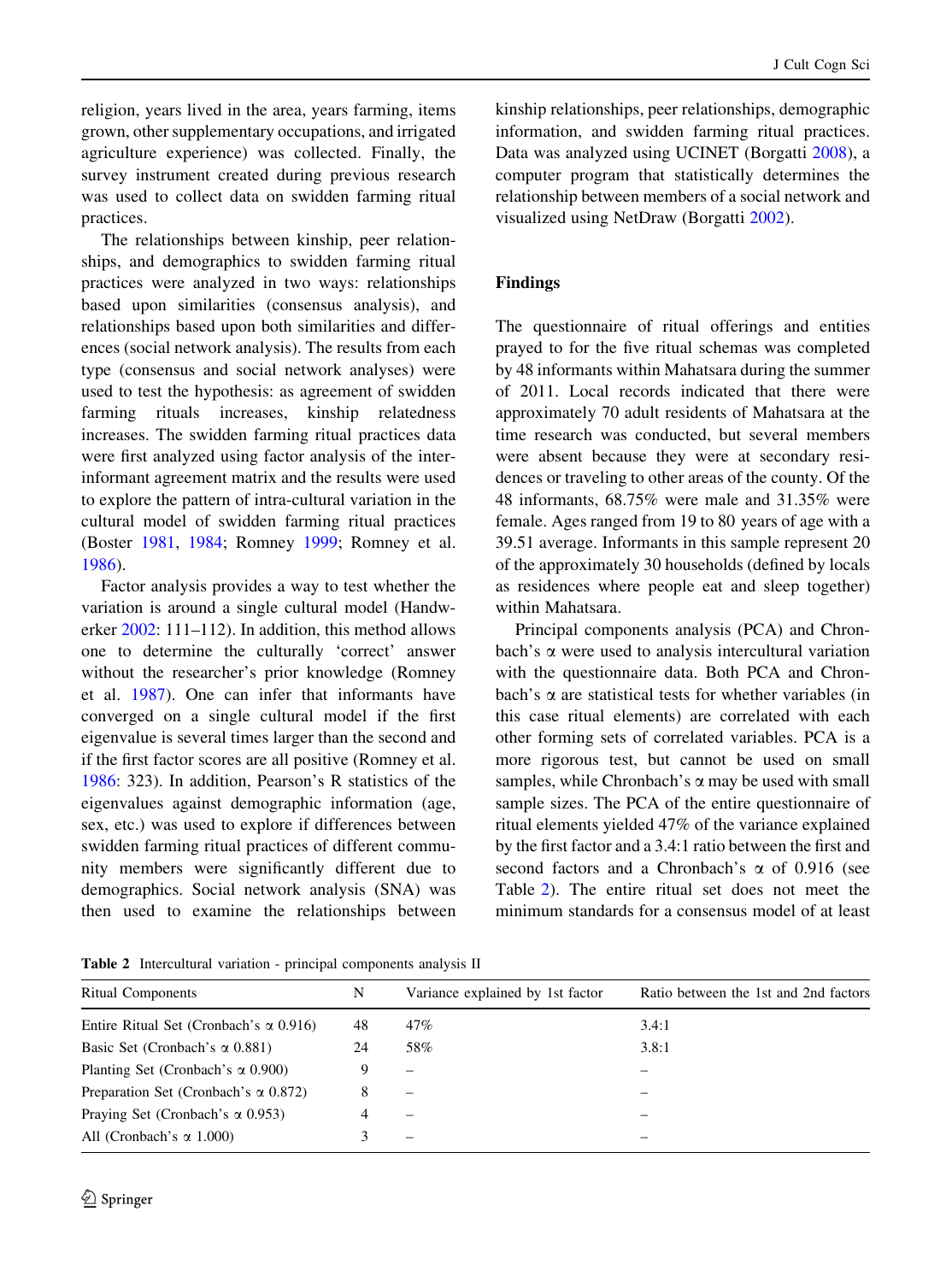

Fig. 3 Network diagram of informants (red nodes: triangles are males and circles are females) by ritual elements (square blue nodes). Size of each node is determined by eigenvector centrality

50% and 3:1 (Bernard [2011](#page-11-0): 553) but does meet the minimum standards for questionnaire reliability of at least 0.80 (Bernard [2011](#page-11-0): 249. It appears that there is a set of shared cultural knowledge as shown by the Chronbach's  $\alpha$ , but that there is not consensus about what exact set of ritual elements are the norm for the entire community, as shown by the PCA analysis.

The two-mode network analysis (informants by ritual elements) yielded a diagram where ritual elements were grouped (see Fig. 3). These groupings show that different informants have different sets of ritual elements that they perform. For example, there is what may be identified as the most common ''basic set'' of ritual elements (i.e., preparation ritual [pray to Zanahary], burning ritual [praying to god and the ancestors], planting ritual [praying to god], and harvest ritual [praying with the Tangalamena (keeper of customs) and giving betsabetsa, honey, paddy, and rice]) are practiced by all informants.

The principle components analysis (PCA) of the basic set of ritual elements with the informants that only practiced these elements yielded 58% of the variance explained by the first factor, a 3.8:1 ratio between the first and second eigenvalues (factors) and

(number of ties to other nodes proportional to the number of ties to its connected nodes). The diagram is structured by layout with node repulsion and equal edge length bias (color figure online)

a Chronbach's  $\alpha$  of 0.881 (see Table [2\)](#page-5-0). The basic ritual set does meet the minimum standards for a consensus model and for questionnaire reliability. While every informant practices the basic ritual set, half of the 48 informants exclusively practice the basic ritual elements where the other 24 informants also practice other groupings (sets) of ritual elements. Three informants reported that they practice all the ritual elements (Chronbach's  $\alpha$  1.000), which may be due to these informants feeling that they must agree with each part of the questionnaire (see Appendix).

The planting ritual set is practiced by nine informants who also practice the basic ritual set. The planting ritual include offering paddy, honey, rice, rum, and betsabetsa to god before planting and both rum and betsabetsa to god before burning. Due to the small number of informants that practice the planting ritual set, a PCA could not be run. However, the Chronbach's  $\alpha$  was 0.900 (see Table [2](#page-5-0)). The basic ritual set does meet the minimum standards for questionnaire reliability.

The preparation ritual set is practiced by eight informants who also practice the basic ritual set. The preparation ritual set includes offering honey, rum,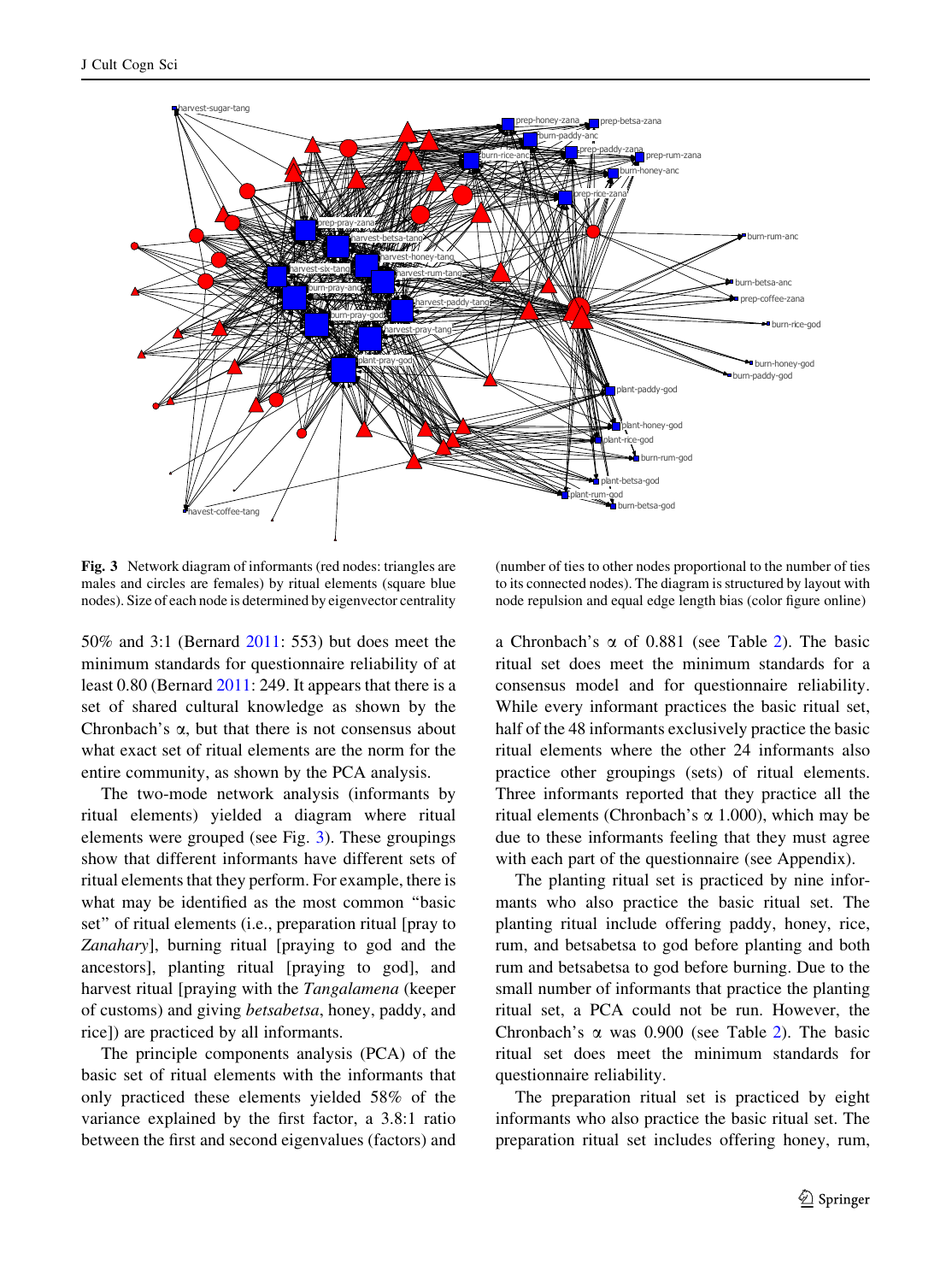betsabetsa, and rice to the Zanahary (spirit) before cutting/preparing field and paddy, rice, and honey to the ancestors before burning the fields. Due to the small number of informants that practice the planting ritual set, a PCA could not be run. However, the Chronbach's  $\alpha$  was 0.87[2](#page-5-0) (see Table 2). The basic ritual set does meet the minimum standards for questionnaire reliability.

The praying ritual set is practiced by four informants who also practice the basic ritual set. The praying ritual set includes offering rice, honey, and paddy to god before burning; offering betsabetsa to the ancestors before burning; praying to god and the ancestors before burning; and offering coffee to the Zanahary before cutting/preparing field. Due to the small number of informants that practice the planting ritual set, a PCA could not be run. However, the Chronbach's  $\alpha$  was 0.953 (see Table [2](#page-5-0)). The basic ritual set does meet the minimum standards for questionnaire reliability.

Prior research suggested that kinship and friendships may explain similarities among informant ritual practices. Data collected on kinship relations, friendships, and households was entered as one-mode network data and each informant was given an attribute by which ritual set they belong (basic, planting, preparation, praying, and all). This data



Fig. 4 Close kin network diagram of informants (triangles are males and squares are females) where color indicates ritual practice set (basic blue, planting purple, preparation yellow, praying green, and all red). The diagram is structured by layout with node repulsion and equal edge length bias (color figure online)

was then visualized using Netdraw (see Figs. 4 through [7\)](#page-8-0). Close affinal (kin related by marriage, such as husbands, wives, parents-in-law, children-inlaw, etc.) and consanguineal (kin related by blood, such as children, parents, grand-parents, and grandchildren) kin show only minimal patterns of ritual practice set sharing where individuals with shared ritual sets are often connected but also dispersed throughout the sample (see Fig. 4). Results of interviews from prior fieldwork suggested that families share common ritual practices due to parents teaching children what rituals should be performed. However, the data (shown in Fig. 4) do not support transference of cultural data through kinship alone.

In addition to kin relationships, there was evidence that friendships may play a role in how swidden farming rituals are shared within the community. Friendship (informants that reported each other as fiends) shows only minimal patterns of ritual practice set sharing, as individuals may be connected to others that practice the same ritual set but are also connected with those that do not (see Fig. [5\)](#page-8-0). Diagramming both friend and kin relationships (first and second degree affinal and consanguineal kin) still only show minimal patterns of ritual practice set sharing (see Fig. [6](#page-8-0)). The notion that kinship, friendship, or some combination of both would explain the variation in swidden farming ritual practices is not supported by the data that were collected (Fig. [7](#page-8-0)).

The final relationship type data that was collected was household. A household relationship is defined by this community as individuals that both eat and sleep in the same physical structure. Generally, the household only includes close kin (i.e., grand-parents, parents, children, and spouses), but these kin may have a larger relational distance to each other (most often cousins, aunts, and uncles). When the household data is visualized by ritual practice set, there is a strong pattern of sharing, with only one informant not sharing the same ritual set as her household. She practices the basic ritual set as well as the planting set, while the rest of her household only practices the basic set. It is unknown if this is a new member of the household or from where she may acquire this practice and what has prevented the rest of the household from sharing that ritual practice.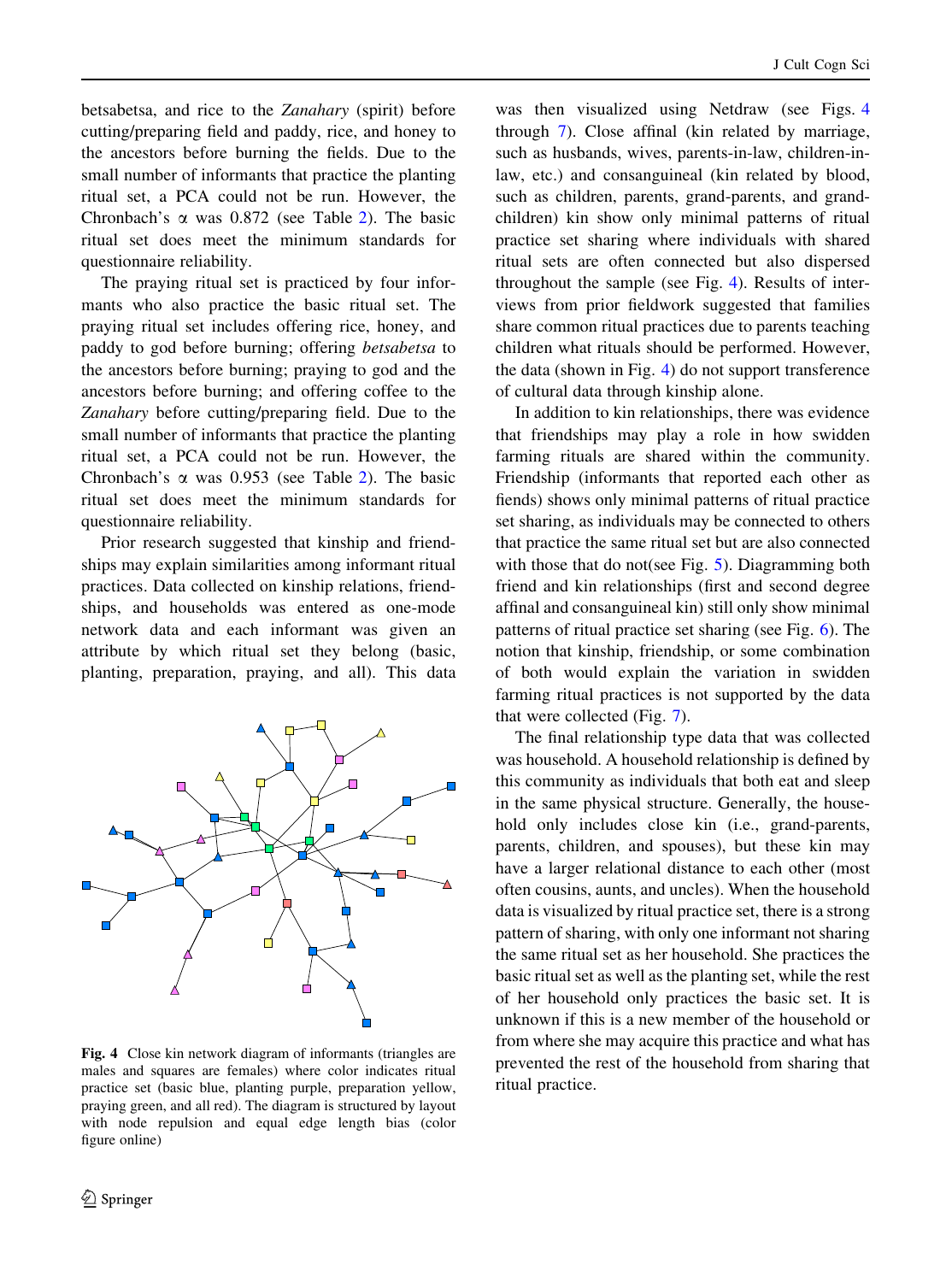<span id="page-8-0"></span>Fig. 5 Friendship network diagram of informants (triangles are males and squares are females) where color indicates ritual practice set (basic blue, planting purple, preparation yellow, praying green, and all red). The diagram is structured by layout with node repulsion and equal edge length bias (color figure online)

Fig. 6 Friendship and kin (first and second degree affinal and consanguineal kin) network diagram of informants (triangles are males and squares are females) where color indicates ritual practice set (basic blue, planting purple, preparation yellow, praying green, and all red). The diagram is structured by layout with node repulsion and equal edge length bias (color figure online)

Fig. 7 Household (people who eat together and sleep in the same structure) network diagram of informants (triangles are males and squares are females) where color indicates ritual practice set (basic blue, planting purple, preparation yellow, praying green, and all red). The diagram is structured by layout with node repulsion and equal edge length bias (color figure online)

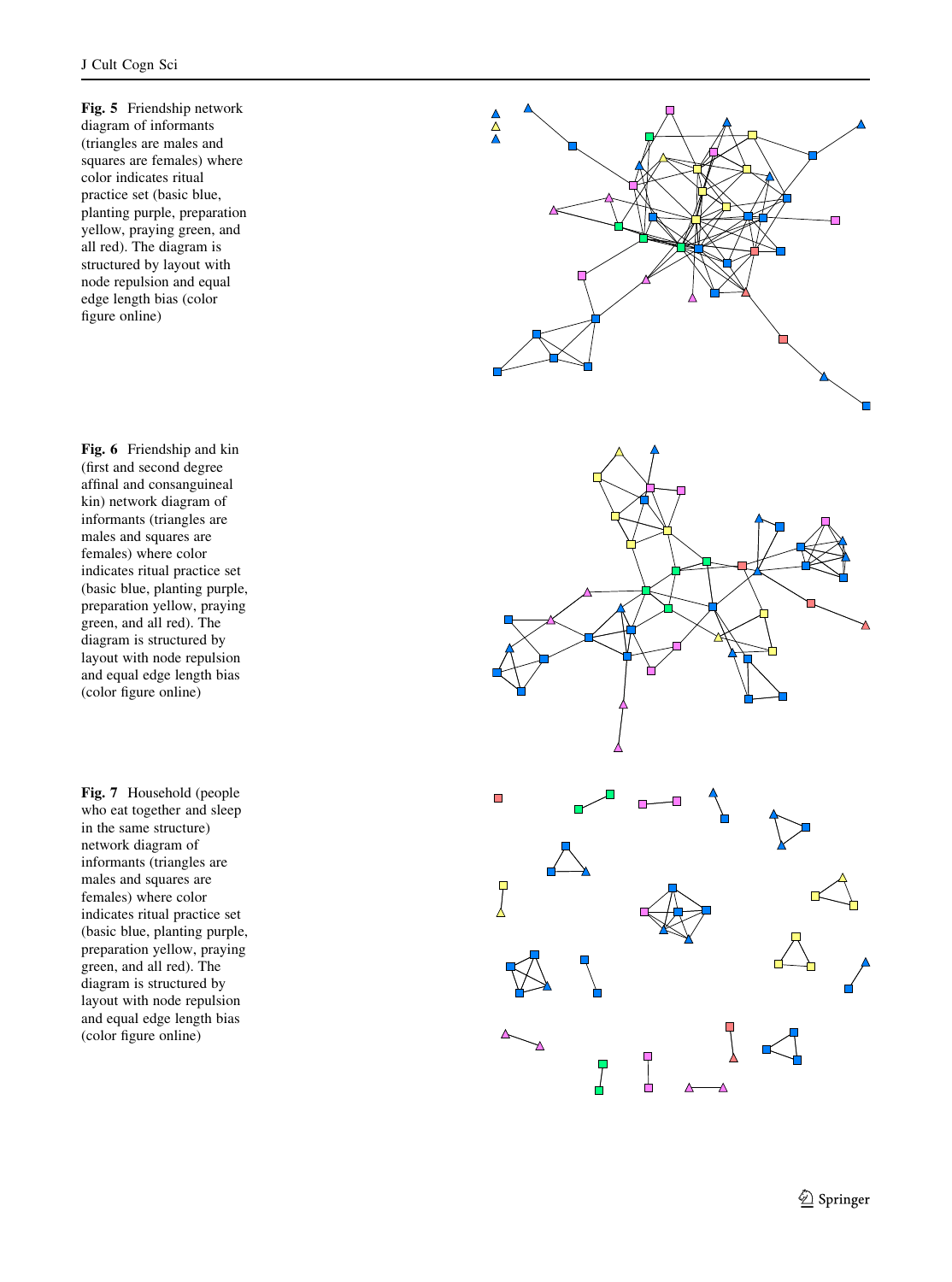### Discussion and conclusion

The finding that household membership better explains swidden farming rituals than kinship and friendship relationships alone is not surprising. It was assumed that kinship had a primary role in ritual practices due to group and individual interviews in prior field seasons. In one particular group interview with five young male informants, they explained their differing use of ritual practices by saying that they learned their ritual practices from their fathers and that they continued those traditions, even when their crop yields were lower than other famers who practiced different rituals. Several informants in individual interviews explained that they do not speak with other farmers about rituals or other non-ritualistic farming techniques. This and other data suggested that kinship was most important in the sharing of ritual practices.

Household, on the other hand, also played an explanatory role in earlier interviews, but not as an explanation of ritual practice sharing. Put simply, whenever there is a work activity on the field that requires much labor (cutting, burning, planting, and harvesting), the entire household takes part. A farmer only works in the field alone when weeding and protecting the crop from pests. Informants, though, never explained that they worked with their household, but reported that their family helped, which on reflection was a proxy for household in their explanation. The group labor activities all include ritual practices, prayers and offerings made before cutting, burning, planting, and harvesting.

As with other environmental anthropology work on the relationships between knowledge and behavior, this research also struggles with identifying the causal links between the two. It is not known how pliable individual's cultural models of swidden rituals may be and to what extent they may result in specific behaviors. For example, when someone joins a new household in marriage, does their cultural model adapt to that of the new household or do they only join households that share the same culture model as their previous household? To answer this question would require a larger sample of households over a significant period to track how cultural models are shared and change with household movement and other changes within the community.

The relevance of the results of the project to anthropology is twofold. First, by using the methods previously developed within cognitive anthropology to understand the relationships between agricultural knowledge and kinship relatedness, the project continues the historical concern of anthropology on the mechanisms through which cultural knowledge is transmitted. Second, this project used two different methods of determining the inter-cultural variation of swidden farming knowledge: (1) relationships based upon similarities (consensus analysis), and (2) relationships based upon both similarities and differences (social network). The multi-method testing provided evidence for determining the validity of each method. Finally, the obtained results add to the current scholarship on models of indigenous conservation and how these models are connected with behavior, which may also be applied to the current agricultural development problems in Madagascar.

The results of this project have been made available to Malagasy government and non-governmental agencies and organizations in constructing agricultural development programs implementing the transition from swidden farming to irrigated rice agriculture. Prior attempts to disseminate agricultural knowledge (e.g., master farmer programs and on-site agricultural technician workshops) in Madagascar have largely failed. Development programs would benefit from taking advantage of this pre-existing indigenous mechanisms of knowledge transmission. While the use of households as a transmitter of agricultural knowledge requires long-term participation of household members, the mechanism of cultural transmission already exists. In sum, the results of this research address not only problems of theory, method, and knowledge modeling in anthropology, but also critically important solutions to problem of agricultural development in a nation that is currently in an environmental crisis.

#### Compliance with ethical standards

Conflict of interest On behalf of all authors, the corresponding author states that there is no conflict of interest.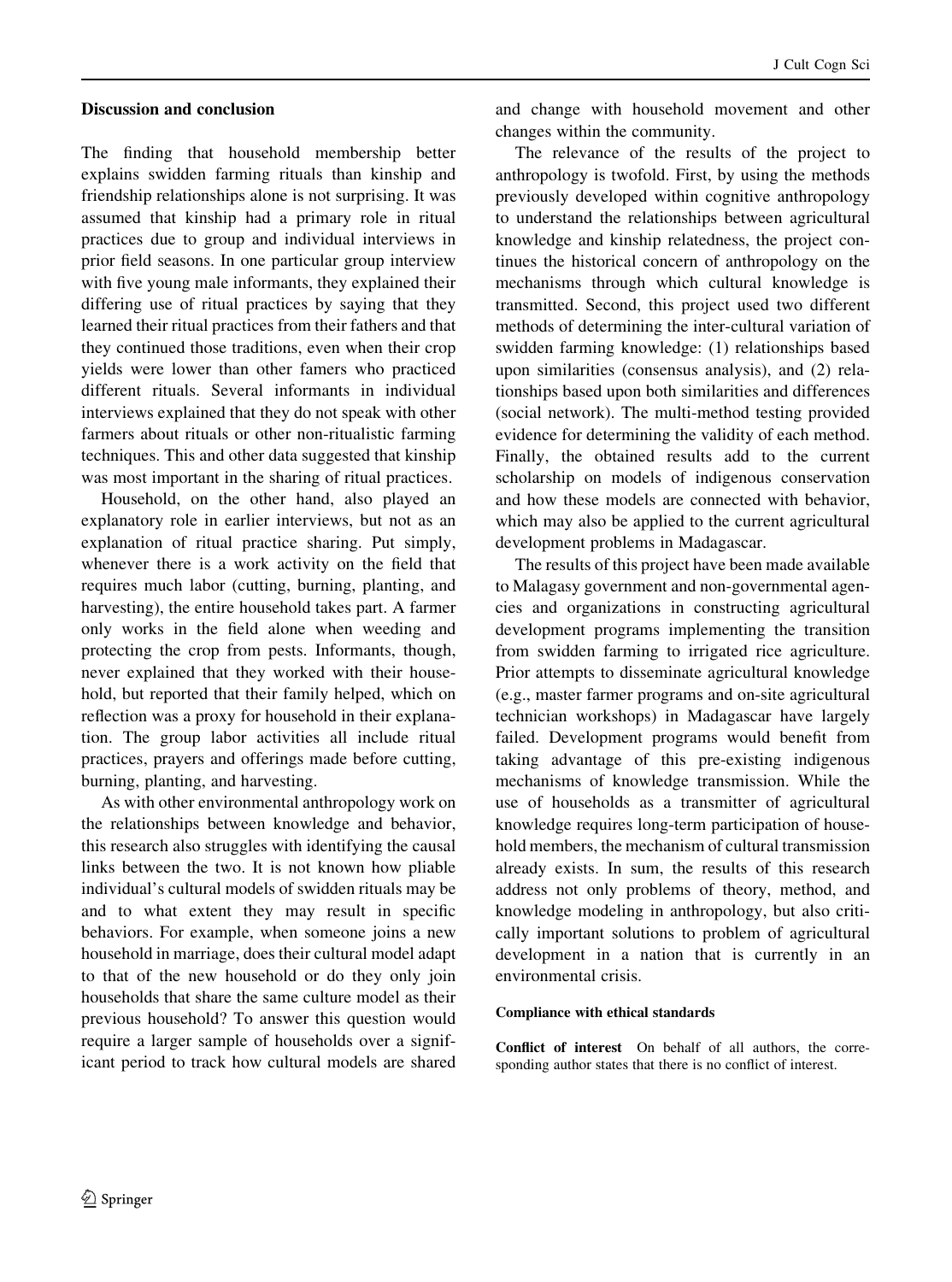# Appendix

| Scale (Hume 2005 and 2012) |                                       |                        |
|----------------------------|---------------------------------------|------------------------|
| Code                       | Malagasy                              | English                |
|                            | Mifanaraka araky izany mihitsy        | Completely agree       |
|                            | Mifanaraka eo eo ihany                | Somewhat agree         |
|                            | Tsy mifanaraka eo eo ihany            | Somewhat disagree      |
|                            | Tsy mifanaraka araky izany<br>mihitsy | Completely<br>disagree |

Swidden Farming Ritual Questionnaire (Hume [2005](#page-12-0), [2012](#page-12-0))

| No. | Malagasy                                                       | English                                                                                      |
|-----|----------------------------------------------------------------|----------------------------------------------------------------------------------------------|
| 1   | Misy fangatahana amin'ny<br>zanahary atao rehefa<br>anao tavy? | Should you pray to the<br>zanahary before<br>preparing a place to do<br>tavy?                |
| 2   | Misy vary fotsy apetraka<br>ve rehefa hikarakara<br>tavy?      | Should you offer paddy to<br>the zanahary before<br>preparing a place to do<br>tavy?         |
| 3   | Misy masom-boly apetraka<br>ve rehefa hikarakara<br>tavy?      | Should you offer rice to the<br>zanahary before<br>preparing a place to do<br>tavy?          |
| 4   | Misy tantely apetraka ve<br>rehefa hikarakara tavy?            | Should you offer honey to<br>the zanahary before<br>preparing a place to do<br>tavy?         |
| 5   | Misy toaka-Gasy apetraka<br>ve rehefa hikarakara<br>tavy?      | Should you offer rum to<br>the zanahary before<br>preparing a place to do<br>tavy?           |
| 6   | Misy betsabetsa apetraka<br>ve rehefa hikarakara<br>tavy?      | Should you offer<br>betsabetsa to the<br>zanahary before<br>preparing a place to do<br>tavy? |
| 7   | Mikiaka zanahary ve<br>rehefa andaro tavy?                     | Should you pray to<br>andriamanitra before<br>burning?                                       |
| 8   | Mametraka vary fotsy<br>amin'ny zanahary ve<br>rehefa andoro?  | Should you offer paddy to<br>andriamanitra before<br>burning?                                |
| 9   | Mametraka masom-boly<br>amin'ny zanahary ve<br>rehefa andoro?  | Should you offer rice to<br>andriamanitra before<br>burning?                                 |
| 10  | Mametraka tantely<br>amin'ny zanahary ve<br>rehefa andoro?     | Should you offer honey to<br>andriamanitra before<br>burning?                                |

| No. | Malagasy                                                                         | English                                                                |
|-----|----------------------------------------------------------------------------------|------------------------------------------------------------------------|
|     |                                                                                  |                                                                        |
| 11  | Mametraka toaka-Gasy<br>amin'ny zanahary ve<br>rehefa andoro?                    | Should you offer rum to<br>andriamanitra before<br>burning?            |
| 12  | Mametraka betsabetsa<br>amin'ny zanahary ve<br>rehefa andoro?                    | Should you offer<br>betsabetsa to<br>andriamanitra before              |
|     |                                                                                  | burning?                                                               |
| 13  | Mila mivavaka amin'ny<br>razana ve rehefa<br>amboly?                             | Should you pray to the<br>ancestors before<br>planting?                |
| 14  | Mametraka vary fotsy<br>amin'ny razana ve<br>alohan'ny amboly?                   | Should you offer paddy to<br>the ancestors before<br>planting?         |
| 15  | Mametraka masom-boly<br>amin'ny razana ve<br>alohan'ny amboly?                   | Should you offer rice to the<br>ancestors before<br>planting?          |
| 16  | Mametraka tantely<br>amin'ny razana ve<br>alohan'ny amboly?                      | Should you offer honey to<br>the ancestors before<br>planting?         |
| 17  | Mametraka toaka-Gasy<br>amin'ny razana ve<br>alohan'ny amboly?                   | Should you offer rum to<br>the ancestors before<br>planting?           |
| 18  | Mametraka betsabetsa<br>amin'ny razana ve<br>alohan'ny amboly?                   | Should you offer<br>betsabetsa to the<br>ancestors before<br>planting? |
| 19  | Mivavaka amin'ny<br>andriamanitra ve<br>ianareo alohan'ny<br>amboly?             | Should you pray to<br>andriamanitra before<br>planting?                |
| 20  | Mametraka vary fotsy<br>amin'ny andriamanitra<br>ve ianareo alohan'ny<br>amboly? | Should you offer paddy to<br>andriamanitra before<br>planting?         |
| 21  | Mametraka masom-boly<br>amin'ny andriamanitra<br>ve ianareo alohan'ny<br>amboly? | Should you offer rice to<br>andriamanitra before<br>planting?          |
| 22  | Mametraka tantely<br>amin'ny andriamanitra<br>ve ianareo alohan'ny<br>amboly?    | Should you offer honey to<br>andriamanitra before<br>planting?         |
| 23  | Mametraka toaka-Gasy<br>amin'ny andriamanitra<br>ve ianareo alohan'ny<br>amboly? | Should you offer rum to<br>andriamanitra before<br>planting?           |
| 24  | Mametraka betsabetsa<br>amin'ny andriamanitra<br>ve ianareo alohan'ny<br>amboly? | Should you offer<br>betsabetsa to<br>andriamanitra before<br>planting? |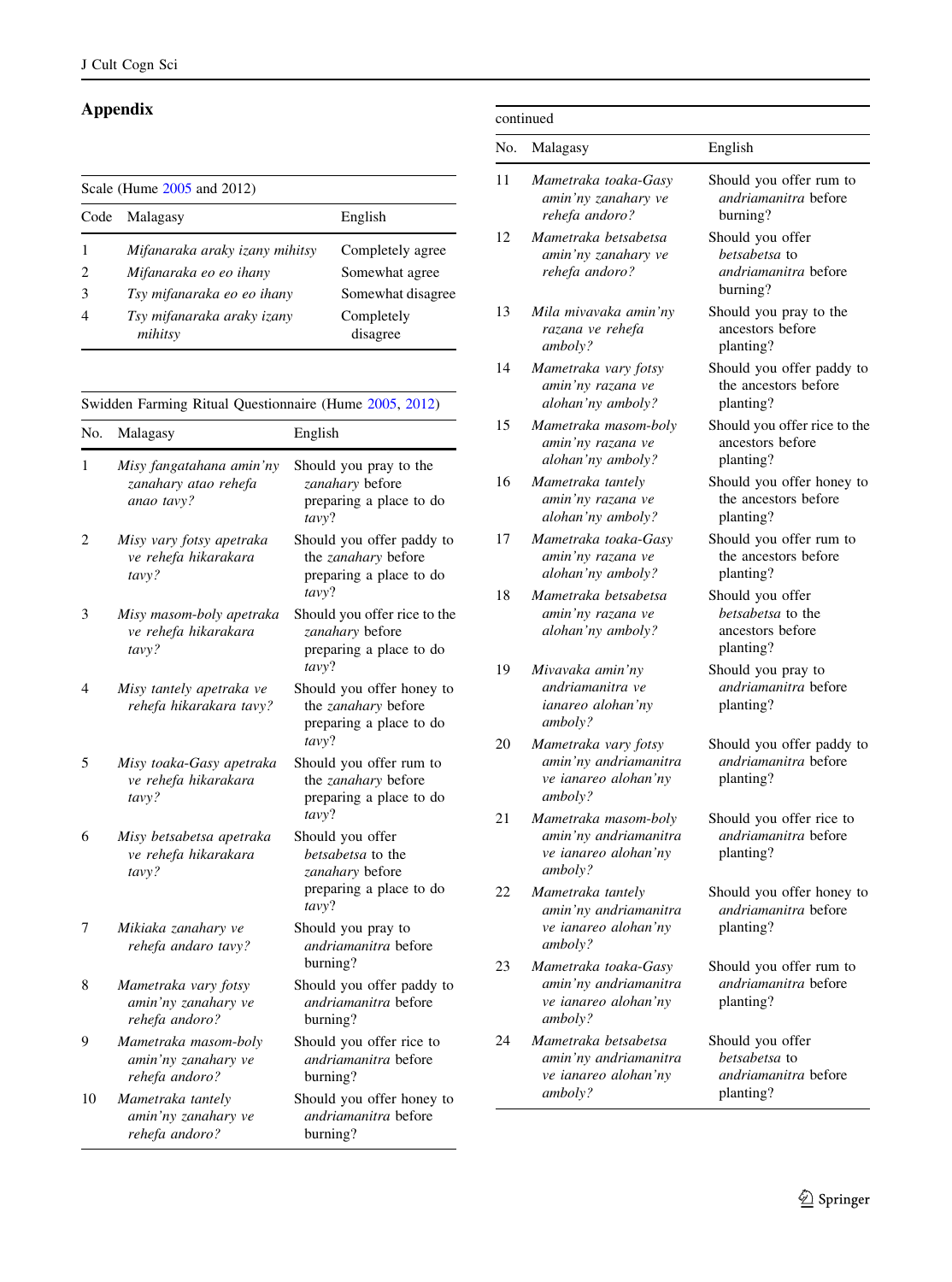<span id="page-11-0"></span>continued

| No. | Malagasy                                                                                                    | English                                                                          |
|-----|-------------------------------------------------------------------------------------------------------------|----------------------------------------------------------------------------------|
| 25  | Mila afangaro amin'ny<br>salohim-bary henina<br>voalazan'ny<br>tangalamena vao azo ato<br>ny fambolem-bary? | Should you take six heads<br>of rice to the<br>tangalamena before<br>harvesting? |
| 26  | Mila hitsitsian'ny<br>tangalamena vao azo<br>volena ny vary?                                                | Should you pray with the<br>tangalamena before<br>harvesting?                    |
| 27  | Mila mitondra masom-boly<br>amin'ny tangalamena<br>vao azo volena ny vary?                                  | Should you take paddy to<br>the <i>tangalamena</i> before<br>harvesting?         |
| 28  | Mila mitondra tantely<br>amin'ny tangalamena<br>vao azo volena ny vary?                                     | Should you take honey to<br>the tangalamena before<br>harvesting?                |
| 29  | Mila mitondra betsabetsa<br>amin'ny tangalamena<br>vao azo volena ny vary?                                  | Should you take <i>betsabetsa</i><br>to the tangalamena<br>before harvesting?    |
| 30  | Mila mitondra toaka-Gasy<br>amin'ny tangalamena<br>vao azo volena ny vary?                                  | Should you take rum to the<br>tangalamena before<br>harvesting?                  |

#### References

- Alvard, M. S., Alcorn, J. B., Bodmer, R. E., Hames, R., Hill, K., Hudson, J., et al. (1995). Intraspecific prey choice by Amazonian hunters. Current Anthropology, 36(5), 789–818.
- Alvard, M. S., & Kunzar, L. (2001). Deferred harvests: The transition from hunting to animal husbandry. American Anthropologist, 103(2), 295–311.
- Anonymous. (2008). Facts about cooperation: Madagascar and the IRRI. International Rice Research Institute. [http://](http://www.irri.org/media/facts/pdfs/madagascar.pdf) [www.irri.org/media/facts/pdfs/madagascar.pdf.](http://www.irri.org/media/facts/pdfs/madagascar.pdf) Accessed 12 July 2008.
- Bennardo, G., & de Munk, V. (2014). Cultural models: Genesis, methods, and experiences. New York: Oxford University Press.
- Bernard, H. R. (2011). Research methods in anthropology: Qualitative and quantitative approaches. New York: Altimira.
- Bloch, M. (2012). Anthropology and the Cognitive Challenge. Cambridge: Cambridge University Press.
- Borgatti, S. P. (2002). NetDraw: Graph visualization software. Harvard: Analytic Technologies.
- Borgatti, S. P. (2008). UCINET, version 6.191. Lexington, Kentucky: Analytic Technologies.
- Boster, J. S. (1981). How the exceptions prove the rule: An analysis of informant disagreement in Aguaruna manioc identification. Dissertation, University of California.
- Boster, J. S. (1984). Inferring decision making from preferences and behavior: an analysis of Aguaruna Jivaro manioc selection. Human Ecology, 12(4), 343-358.
- Boster, J. S. (1985). Selection for perceptual distinctiveness: Evidence from Aguaruna cultivars of Manihot esculenta. Economic Botany, 39(3), 310–325.
- Boster, J. S. (1986). Exchange of varieties and information between Aguaruna manioc cultivators. American Anthropologist, 88(2), 428–436.
- Boster, J. S. (1987). Agreement between biological classification systems is not dependent on cultural transmission. American Anthropologist, 89(4), 914–920.
- Brewer, D. D., Romney, A. K., & Batchelder, W. H. (1991). Consistency and consensus: A replication. Journal of Quantitative Anthropology, 3, 195–205.
- Byg, A., & Balslev, B. (2001). Traditional knowledge of Dypsis fibrosa (Arecaceae) in eastern Madagascar. Economic Botany, 55(2), 263–275.
- D'Andrade, R. G. (1995). The development of cognitive anthropology. Cambridge, Massachusetts: Cambridge University Press.
- Dransfield, J., & Beentje, H. (1995). The palms of Madagascar. London: Royal Botanic Gardens.
- Du Puy, D. J., Moat, J., & Lourenco, W. R. (1996). A refined classification of the primary vegetation of Madagascar based on the underlying geology, using GIS to map its distribution and to access its conservation status. In W. R. Lourenco (Ed.), Biogrographie de Madagascar (pp. 205–218). Paris: ORSTOM.
- Durbin, J. C., & Ralambo, J. A. (1994). The role of local people in the successful maintenance of protected areas in Madagascar. Environmental Conservation, 21(2), 115–120.
- Garro, L. C. (1988). Explaining high blood pressure: Variation in knowledge about illness. American Ethnologist, 15(1), 98–119.
- Garro, L. C. (2000). Remembering what one knows and the construction of the past: A comparison of cultural consensus theory and cultural schema theory. *Ethos*, 28(3), 275–319.
- Gezon, L. L. (1997). Institutional structure and the effectiveness of integrated conservation and development projects: Case study from Madagascar. Human Organization, 56(4), 462–470.
- Gezon, L. L. (1999a). From adversary to son: Political and ecological process in northern Madagascar. Journal of Anthropological Research, 55(1), 71–97.
- Gezon, L. L. (1999b). Of shrimps and spirit possession: Toward a political ecology of resource management in northern Madagascar. American Anthropologist, 101(1), 58–67.
- Glaw, F., & Vences, M. (1994). A fieldguide to the amphibians and reptiles of Madagascar, second edition. Privately Published.
- Green, G. M., & Sussman, R. W. (1990). Deforestation history of the eastern rain forests of Madagascar from satellite images. Science, 248(4952), 212–215.
- Handwerker, W. P. (2002). The construct validity of cultures: Culture theory, cultural diversity, and a method for ethnography. American Anthropologist, 104(1), 106–122.
- Harper, J. (2002). Endangered species: Health, illness, and death among Madagascar's people of the forest. Durham, North Carolina: Carolina Academic Press.